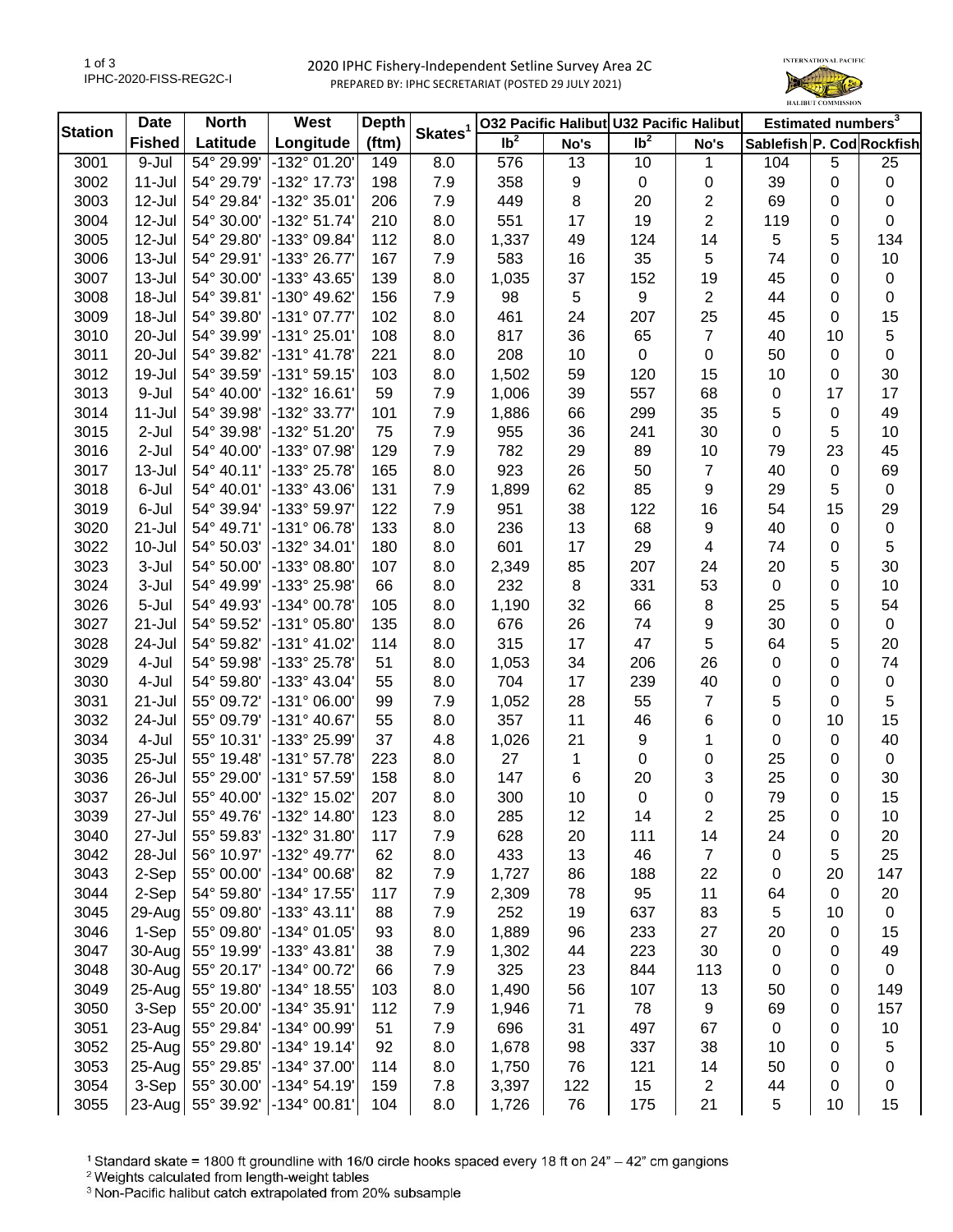## 2020 IPHC Fishery-Independent Setline Survey Area 2C PREPARED BY: IPHC SECRETARIAT (POSTED 29 JULY 2021)



| <b>Station</b> | <b>Date</b>          | <b>North</b> | West                  | <b>Depth</b> |                     |                   |      | 032 Pacific Halibut U32 Pacific Halibut |                | Estimated numbers <sup>3</sup> |    |           |
|----------------|----------------------|--------------|-----------------------|--------------|---------------------|-------------------|------|-----------------------------------------|----------------|--------------------------------|----|-----------|
|                | <b>Fished</b>        | Latitude     | Longitude             | (ftm)        | Skates <sup>1</sup> | $\overline{1}b^2$ | No's | $\overline{\mathsf{lb}^2}$              | No's           | Sablefish P. Cod Rockfish      |    |           |
| 3056           | $\overline{2}$ 3-Aug | 55° 39.99    | -134° 19.07'          | 115          | 7.9                 | 2,343             | 97   | 71                                      | 8              | 15                             | 0  | 10        |
| 3057           | 24-Aug               | 55° 39.76'   | -134° 36.80'          | 111          | 7.9                 | 2,851             | 133  | 176                                     | 21             | 20                             | 15 | 0         |
| 3058           | 24-Aug               | 55° 39.97'   | $-134^{\circ} 54.77'$ | 110          | 7.9                 | 1,800             | 64   | 86                                      | 11             | 74                             | 5  | 127       |
| 3059           | 21-Aug               | 55° 49.78'   | -133° 25.81'          | 41           | 8.0                 | 479               | 13   | 19                                      | 3              | 0                              | 0  | 0         |
| 3060           | $22$ -Aug            | 55° 50.12'   | -133° 43.99'          | 69           | 8.0                 | 963               | 28   | 27                                      | 3              | 0                              | 0  | 64        |
| 3061           | $22$ -Aug            | 55° 49.79'   | -133° 59.65'          | 154          | 8.0                 | 1,022             | 40   | 36                                      | 4              | 50                             | 15 | 0         |
| 3062           | $15-Aug$             | 55° 49.88'   | -134° 36.81'          | 80           | 8.0                 | 1,378             | 52   | 69                                      | 8              | 0                              | 10 | 125       |
| 3063           | 15-Aug               | 55° 49.78'   | $-134^{\circ} 55.06'$ | 103          | 8.0                 | 2,534             | 97   | 194                                     | 25             | 10                             | 15 | 20        |
| 3064           | $15-Aug$             | 55° 49.81'   | -135° 12.80'          | 138          | 8.1                 | 2,399             | 93   | 94                                      | 12             | 20                             | 0  | 40        |
| 3066           | 3-Aug                | 55° 59.93'   | -134° 01.79'          | 41           | 8.0                 | 1,924             | 65   | 423                                     | 56             | $\mathbf 0$                    | 5  | 10        |
| 3067           | 2-Aug                | 56° 00.06'   | -134° 19.98'          | 49           | 8.0                 | 1,581             | 74   | 437                                     | 57             | 0                              | 0  | 0         |
| 3068           | 14-Aug               | 55° 59.59'   | $-134^{\circ}38.17'$  | 210          | 8.0                 | 2,398             | 67   | 29                                      | 3              | 183                            | 5  | 15        |
| 3069           | 14-Aug               | 55° 59.86'   | -134° 55.01'          | 201          | 8.0                 | 685               | 15   | $\pmb{0}$                               | 0              | 70                             | 0  | 115       |
| 3070           | $13 - Aug$           | 55° 59.82'   | -135° 12.78'          | 191          | 8.0                 | 1,706             | 47   | 16                                      | 2              | 95                             | 0  | 60        |
| 3071           | 4-Aug                | 56° 09.79'   | -133° 43.62'          | 163          | 7.9                 | 1,040             | 32   | 78                                      | 10             | 44                             | 5  | 15        |
| 3072           | 2-Aug                | 56° 10.11'   | -134° 20.02'          | 74           | 8.0                 | 3,366             | 160  | 664                                     | 76             | 0                              | 0  | 10        |
| 3073           | 16-Aug               | 56° 09.89'   | -134° 37.98'          | 158          | 8.0                 | 1,269             | 41   | 182                                     | 23             | 59                             | 5  | 30        |
| 3074           | 11-Aug               | 56° 09.78'   | -134° 56.03'          | 102          | 8.0                 | 6,468             | 287  | 165                                     | 19             | 5                              | 0  | 5         |
| 3075           | $13-Aug$             | 56° 09.79'   | -135° 13.28'          | 155          | 8.0                 | 607               | 21   | 9                                       | 1              | 74                             | 0  | 0         |
| 3076           | 4-Aug                | 56° 19.79'   | -133° 44.00'          | 104          | 6.5                 | 1,023             | 27   | 16                                      | $\overline{c}$ | 17                             | 0  | 12        |
| 3077           | 1-Aug                | 56° 20.03'   | -134° 19.78'          | 85           | 8.0                 | 726               | 28   | 105                                     | 14             | 5                              | 35 | 15        |
| 3078           | 11-Aug               | 56° 19.78'   | -134° 56.27'          | 52           | 8.0                 | 1,897             | 57   | 152                                     | 19             | 15                             | 10 | 25        |
| 3079           | $12$ -Aug            | 56° 20.01'   | -135° 13.72'          | 87           | 8.0                 | 1,833             | 72   | 212                                     | 26             | 15                             | 25 | 35        |
| 3080           | 12-Aug               | 56° 19.80'   | -135° 31.46'          | 112          | 8.0                 | 1,116             | 48   | 74                                      | 10             | 45                             | 10 | 10        |
| 3081           | 4-Aug                | 56° 28.97'   | -133° 43.97'          | 49           | 8.0                 | 1,115             | 30   | 35                                      | 5              | 20                             | 5  | $\pmb{0}$ |
| 3082           | 1-Aug                | 56° 29.84'   | -134° 19.80'          | 45           | 8.0                 | 1,928             | 90   | 444                                     | 53             | 0                              | 15 | 5         |
| 3083           | $13-Aug$             | 56° 30.02'   | -135° 15.15'          | 58           | 8.0                 | 1,453             | 61   | 393                                     | 52             | 0                              | 25 | 15        |
| 3084           | $13 - Aug$           | 56° 29.99'   | -135° 33.20'          | 84           | 8.0                 | 1,450             | 56   | 107                                     | 12             | 0                              | 20 | 134       |
| 3085           | 13-Aug               | 56° 39.20'   | -135° 15.05'          | 29           | 8.0                 | 1,613             | 44   | 10                                      | 1              | 0                              | 0  | 35        |
| 3086           | 14-Aug               | 56° 40.00'   | -135° 34.22'          | 73           | 8.0                 | 3,170             | 108  | 427                                     | 55             | 0                              | 0  | 105       |
| 3087           | 14-Aug               | 56° 40.02'   | -135° 51.76'          | 131          | 8.0                 | 2,377             | 101  | 90                                      | 10             | 0                              | 5  | 15        |
| 3088           | 28-Jun               | 56° 50.01'   | -132° 50.34'          | 113          | 8.1                 | 559               | 25   | 217                                     | 32             | 0                              | 0  | 0         |
| 3089           | 14-Aug               | 56° 50.00'   | -135° 51.39'          | 101          | 8.0                 | 1,224             | 51   | 160                                     | 20             | 10                             | 10 | $\pmb{0}$ |
| 3091           | 29-Jun               | 56° 59.99'   | -134° 21.04'          | 188          | 8.0                 | 1,427             | 61   | 125                                     | 16             | 129                            | 10 | 0         |
| 3092           | 20-Aug               | 57° 02.76'   | $-136^{\circ}$ 00.17' | 58           | 8.0                 | 1,107             | 43   | 257                                     | 33             | 0                              | 0  | 155       |
| 3094           | $30 - Jun$           | 57° 09.98'   | $-133^{\circ}$ 44.81' | 172          | 8.0                 | 1,820             | 94   | 110                                     | 13             | 74                             | 15 | 0         |
| 3095           | $29$ -Jun            | 57° 10.01'   | -134° 03.42'          | 155          | 8.0                 | 1,168             | 54   | 204                                     | 25             | 64                             | 20 | 0         |
| 3096           | 11-Aug               | 57° 09.99'   | -134° 39.99'          | 189          | 8.0                 | 495               | 16   | 25                                      | 3              | 35                             | 0  | 45        |
| 3097           | 20-Aug               | 57° 10.00'   | -135° 54.20'          | 38           | 8.0                 | 1,638             | 34   | 106                                     | 17             | 0                              | 0  | 30        |
| 3098           | 20-Aug               | 57° 09.97'   | -136° 11.08'          | 111          | 7.9                 | 2,261             | 102  | 56                                      | 6              | 34                             | 0  | 44        |
| 3099           | $30 - Jun$           | 57° 20.00'   | -133° 26.20'          | 76           | 8.0                 | 749               | 32   | 328                                     | 42             | 0                              | 0  | $\pmb{0}$ |
| 3100           | $30 - Jun$           | 57° 19.99'   | -133° 44.84'          | 183          | 7.9                 | 1,949             | 79   | 196                                     | 23             | 49                             | 0  | 5         |
| 3102           | 19-Aug               | 57° 20.38'   | $-135^{\circ} 55.01'$ | 65           | 8.0                 | 2,438             | 49   | 98                                      | 15             | 5                              | 0  | 35        |
| 3103           | $19-Aug$             | 57° 19.99'   | -136° 12.82'          | 93           | 8.0                 | 3,494             | 134  | 97                                      | 11             | 15                             | 0  | 5         |
| 3104           | 1-Jul                | 57° 30.02'   | -133° 44.69'          | 123          | 8.0                 | 932               | 39   | 177                                     | 22             | 25                             | 0  | 10        |
| 3105           | $10$ -Aug            | 55° 31.16'   | -134° 37.98'          | 114          | 8.0                 | 688               | 32   | 94                                      | 11             | 30                             | 0  | 10        |
| 3106           | 18-Aug               | 57° 29.98'   | -136° 13.85'          | 52           | 8.0                 | 2,729             | 93   | 656                                     | 98             | 0                              | 0  | 10        |
| 3107           | 2-Jul                | 57° 40.05'   | -133° 44.90'          | 178          | 7.9                 | 686               | 42   | 415                                     | 52             | 5                              | 0  | $\pmb{0}$ |
| 3108           | 17-Aug               | 57° 39.96'   | -136° 33.05'          | 85           | 7.9                 | 3,722             | 186  | 178                                     | 20             | 5                              | 0  | 29        |
| 3110           | 17-Aug               | 57° 50.00'   | -136° 33.95'          | 51           | 8.0                 | 2,425             | 108  | 577                                     | 75             | 0                              | 0  | 25        |

<sup>1</sup> Standard skate = 1800 ft groundline with 16/0 circle hooks spaced every 18 ft on 24" - 42" cm gangions

<sup>2</sup> Weights calculated from length-weight tables

<sup>3</sup> Non-Pacific halibut catch extrapolated from 20% subsample